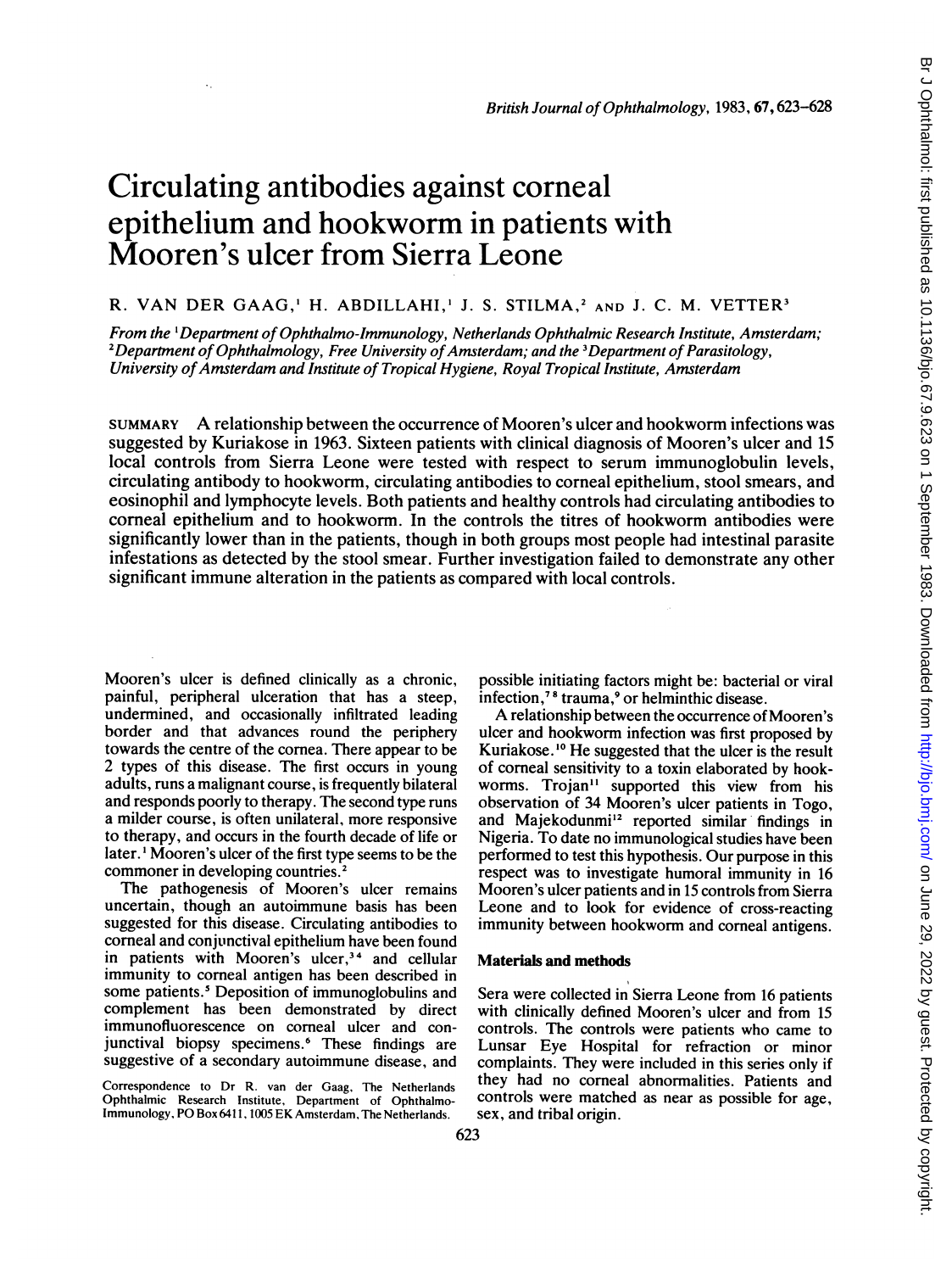Both groups were examined ophthalmologically. A leucocyte count was done and the stools were screened for parasite eggs. A blood sample was drawn, allowed to clot, and the separated serum was frozen and stored at  $-20^{\circ}$ C until it was shipped to Amsterdam. Immunoglobulin G, M, and A levels were determined by radial immunodiffusion assay.<sup>13</sup> and immunoglobulin E levels were determined by <sup>a</sup> radioimmunosorbent assay. <sup>14</sup>

Antibodies against hookworm were detected by an indirect immunofluorescence technique on a heterologous antigen. The infective stage of Ancylostoma caninum (L3 stage) was obtained as described previously.<sup>15</sup> To see positive fluorescence the metabolism of the larvae had to be arrested.'6 This was done by incubating the larvae for <sup>1</sup> hour with <sup>20</sup> mM sodium azide in phosphate buffered saline

(PBS), pH 7-2, before and throughout the test. The larvae so treated were incubated with serum dilutions for one hour at 37°C. After thorough washing with PBS containing sodium azide the larvae were incubated for one hour at 37°C with a 1/20 dilution of fluorescein isothiocyanate (FITC) labelled swine anti-human immunoglobulin G (Nordic). After the excess labelled antibody had been washed off, one drop of suspension was put on a glass slide and viewed with a Leitz fluorescence microscope with epiillumination. The antibody titre was expressed as the last serum dilution to show positive fluorescence.

Circulating antibodies against comeal epithelium were assayed by an indirect immunofluorescence technique on rabbit comeas. The comeas were snap frozen, sections were cut at  $4\mu$ m, air dried on gelatin coated slides, and fixed in acetone for 10 minutes.

Table <sup>1</sup> Immunoglobulin levels, Ancylostoma caninum antibody titres, and corneal epithelium antibodies in 16 Mooren's ulcer patients and 15 local controls from Sierra Leone, West Africa

| <b>Patients</b> | <b>Sex</b> | Age | IU/ml      |            |            | Ancylostoma<br>caninum | Corneal epithelium<br>antibodies |                  |
|-----------------|------------|-----|------------|------------|------------|------------------------|----------------------------------|------------------|
|                 |            |     | <b>IgA</b> | <b>IgM</b> | <b>IgG</b> | IgE                    | reciprocal antibody<br>dilution  |                  |
| 1               | M          | 16  | <b>ND</b>  | 446        | 295        | 460                    | 40                               | -                |
| $2^*$           | F          | 18  | 130        | 500        | 360        | 3680                   | 5120                             | $\ddot{}$        |
| 2               |            |     | 91         | 362        | 273        | 4200                   | 2560                             | $\ddot{}$        |
| $3*$            | M          | 21  | 81         | 137        | 158        | 11080                  | 2560                             | $\ddot{}$        |
| 4               | ۰F         | 23  | 149        | 264        | 295        | 6300                   | 1280                             | $\ddot{}$        |
| 5               | M          | 24  | 90         | 190        | 240        | 1280                   | 40                               | $\ddot{}$        |
| $6*$            | F          | 26  | 118        | 583        | 198        | 2040                   | 80                               | $+$              |
| 7               | M          | 29  | 250        | 310        | 250        | 2220                   | 320                              | $\ddot{}$        |
| 8               | M          | 30  | 90         | 380        | 230        | 2190                   | 640                              |                  |
| 9               | M          | 32  | 128        | 211        | 250        | 5880                   | 40                               | $\ddot{}$        |
| 10              | F          | 35  | 93         | 209        | 243        | 260                    | 40                               | $\ddot{}$        |
| $\mathbf{11}$   | M          | 37  | 162        | 312        | 303        | 11730                  | 1280                             |                  |
| $12*$           | F          | 38  | 190        | 211        | 205        | 2300                   | 2560                             | $\ddot{}$        |
| 13              | M          | 38  | 93         | 185        | 268        | 6300                   | 40                               | $\ddot{}$        |
| 13              |            |     | 86         | 185        | 218        | 4700                   | 1280                             | $\ddot{}$        |
| 14              | M          | 40  | 151        | 206        | 245        | 670                    | 40                               | $\ddot{}$        |
| 15              | M          | 40  | 278        | 296        | 328        | 9030                   | 320                              | $\ddot{}$        |
| 16              | F          | 60  | 230        | 256        | 275        | 270                    | >640                             | $\ddot{}$        |
| Controls        |            |     |            |            |            |                        |                                  |                  |
| 1               | F          | 20  | 180        | 280        | 240        | 2540                   | 20                               | +                |
| 2               | M          | 20  | 81         | 238        | 250        | 4300                   | 160                              | $\ddot{}$        |
| 3               | F          | 21  | 114        | 251        | 185        | 180                    | 40                               | $\ddot{}$        |
| 4               | F          | 22  | 135        | 477        | 183        | 6090                   | 10                               |                  |
| 5               | M          | 25  | 130        | 240        | 250        | 3770                   | 20                               | $\ddot{}$        |
| 6               | F          | 25  | 104        | 193        | 255        | 2100                   | 640                              | $\ddot{}$        |
| 7               | M          | 25  | 70         | 190        | 438        | 1400                   | 40                               | $\ddot{}$        |
| 8               | M          | 26  | 109        | 190        | 550        | 14000                  | 40                               | $\ddot{}$        |
| 9               | M          | 28  | 100        | 120        | 240        | 1370                   | 80                               |                  |
| 10              | M          | 29  | 118        | 243        | 183        | 4600                   | >640                             | $\ddot{}$        |
| 11              | M          | 31  | 170        | 360        | 470        | 24 000                 | 80                               | $\ddot{}$        |
| 12              | M          | 40  | 81         | 180        | 258        | 1400                   | 40                               | $\ddot{}$        |
| 13              | M          | 45  | 128        | 119        | 285        | 16830                  | 80                               | $\ddot{}$        |
| 14              | F          | 66  | 144        | 243        | 175        | 450                    | 5120                             | $+$              |
| 15              | F          |     | 146        | 219        | 408        | 2700                   | 80                               | <b>ND</b>        |
| Normal Dutch    |            |     |            |            |            |                        |                                  |                  |
| donors          |            |     | $40 - 225$ | $45 - 335$ | $65 - 200$ | < 100                  | $\leq 10$                        | $5.6\%$ positive |

\* Patients with bilateral Mooren's ulcer. ND=not detected.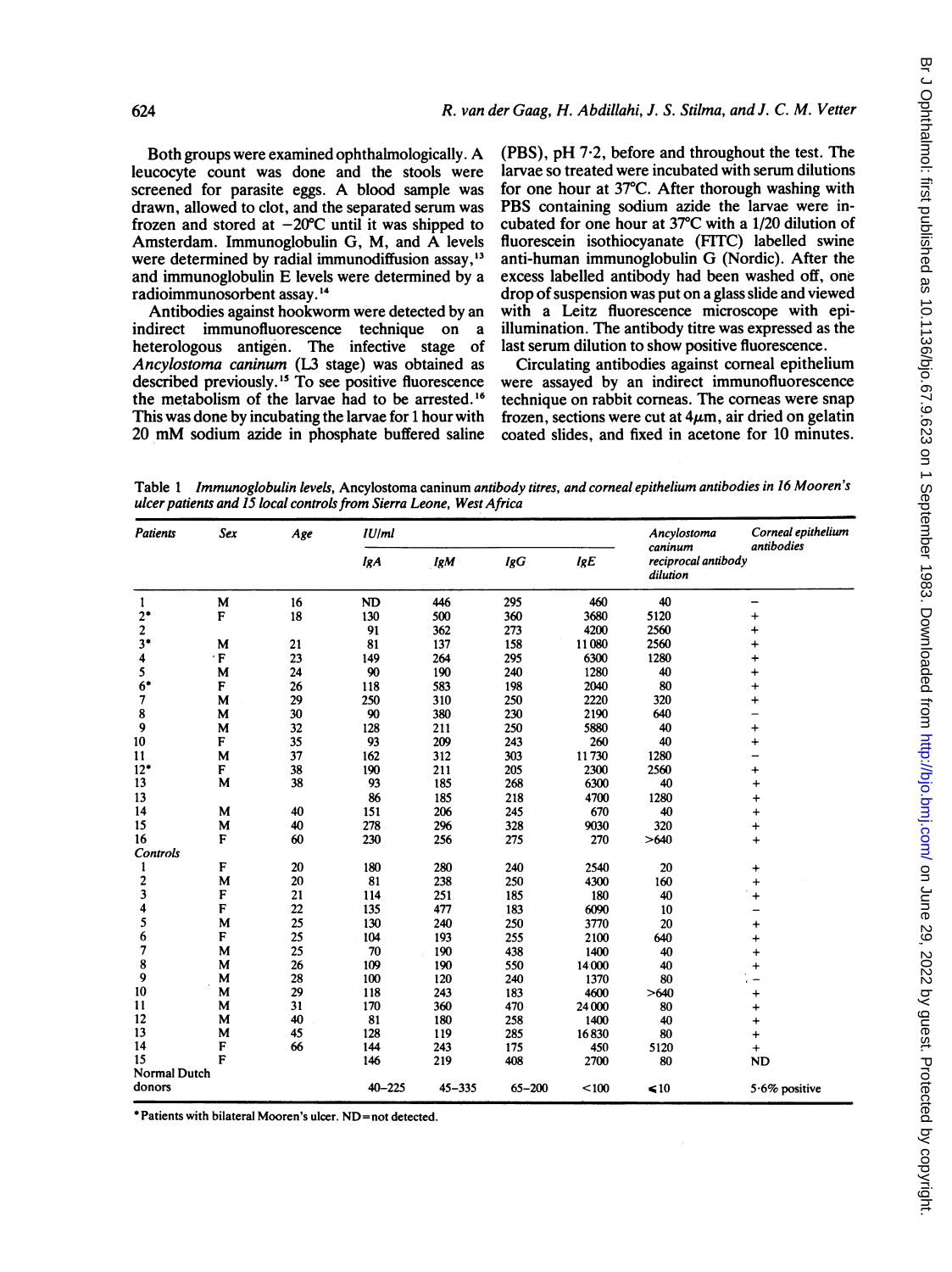After being washed with PBS the tissues were overlaid with a 1/10 dilution of serum and incubated at room temperature for 30 minutes. The slides were washed with PBS and incubated for 30 minutes in the dark with fluorescein labelled goat anti-human immunoglobulin (Nordic), diluted 1/40 with PBS. The tissues were washed thoroughly and covered with a solution of 90% glycerin and 10% PBS containing 100 mg p-phenylenediamine per 10 ml. $^{17}$ This solution prevents fading of fluorescence when the sections are scored with a Leitz fluorescence microscope.

To determine whether there is any cross-reactivity between hookworm antigens and comeal antigens absorption studies were performed.  $100 \mu l$  serum positive for corneal epithelium and hookworm was incubated for 90 minutes at room temperature with  $3 \times 10^5$  rabbit corneal epithelium cells. After centrifugation the supernatant was tested for antibodies against corneal epithelium and against hookworm.

To eliminate hookworm antibodies  $200 \mu l$  serum, positive for both antigens, was incubated for 90 minutes at 37°C with  $1 \times 10^3$  Ancylostoma caninum L3 stage. After centrifugation the supernatant was tested for hookworm and comeal epithelium antibodies.

Statistical analysis of the data was performed by Student's <sup>t</sup> test and the chi-square test.

#### Results

Immunoglobulin levels. Immunoglobulin G and E were increased in all the patients and all the controls. Immunoglobulin M was increased in <sup>5</sup> patients and <sup>2</sup> controls, and immunoglobulin A was increased only in 3 patients. Compared with levels normal in the Netherlands, increased immunoglobulin levels were common in West Africans. There was, however, no significant difference  $(p>0.5)$  between the patients and the controls for any of the immunoglobulins tested (Table 1).

Antibodies to Ancylostoma caninum L3 stage. With this assay a titre of 1/10 or less is considered negative for Dutch sera. All the Mooren's ulcer patients and all but one control were found to have antibodies to Ancylostoma caninum L3 stage. The titres, however, were higher in patients than in controls. This difference was significant ( $\chi^2$ =3.87,  $p=0.05$ ) when the cut off point was taken at a titre of 1/80 or less. Furthermore, 3 out of 4 patients with bilateral Mooren's ulcer had titres of 1/640 or over (Table 1).

Antibodies to corneal epithelium. Circulating antibodies to corneal epithelium were found in surprisingly high numbers in both the patient and the control groups (Table 1). Corneal epithelium antibodies were present in 13 out of 16 Mooren's ulcer patients and in 13 out of 15 controls (Table 1). The circulating antibodies were specific for corneal epithelial cells, the comeal stroma and endothelium cells showing no fluorescence above background. The finding that circulating antibodies occurred in so many normal Sierra Leoneans was very surprising. Furthermore, corneal epithelium antibodies found in some of the patients' sera and in some of the controls' sera produced a different fluorescence pattern from that found with Dutch sera containing comeal epithelium antibodies, which might be due to the fact that the sera also contain other autoantibodies (Fig. 1).





Fig. 1 (A) Antibodies to the cytoplasm of corneal epithelium as demonstrated by the indirect immunofluorescent techniques in the serum of a patient suffering from Mooren's ulcer. (B) Different fluorescence pattern found with the serum of some of Mooren's ulcer patients and some of the local controls.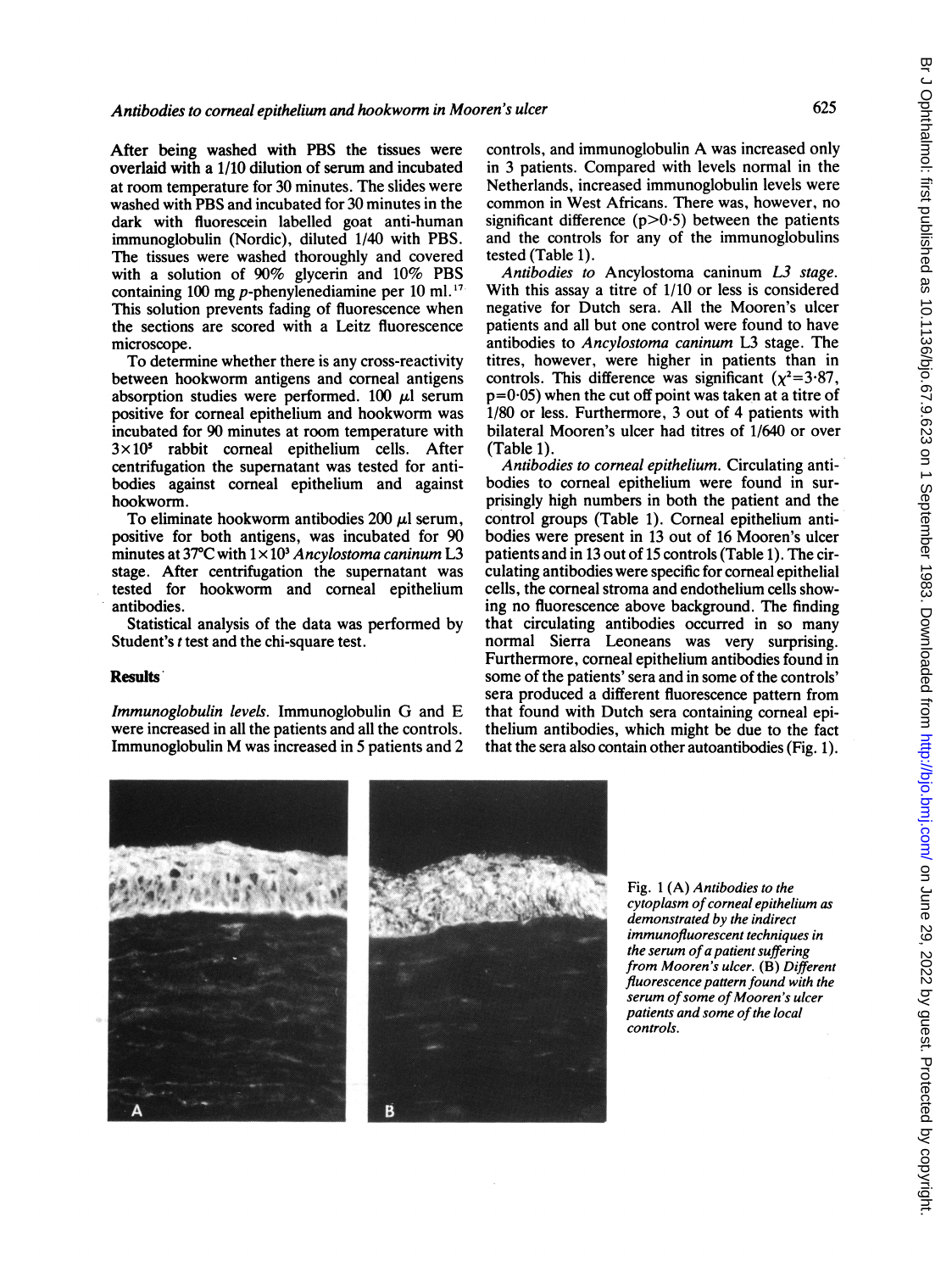| Serum | Absorbed<br>with:                                           | Corneal epithelium antibodies  | Ancylostoma caninum antibodies |     |  |
|-------|-------------------------------------------------------------|--------------------------------|--------------------------------|-----|--|
|       |                                                             | Before absorpt. After absorpt. | Before absorpt. After absorpt. |     |  |
|       | Rabbit cornea epithelium<br>$(3 \times 10^5 \text{ cells})$ |                                | 320                            | 320 |  |
|       | Ancylostoma caninum L3<br>stage $(1 \times 10^3)$           |                                | 320                            |     |  |
| 15    |                                                             |                                | 320                            |     |  |
| 10    | $, \, \,$                                                   |                                | >640                           |     |  |
|       | ,,                                                          |                                | 20                             |     |  |

Table 2 Absorption studies to determine the degree of cross-reactivity between hookworm and corneal antigens

Absorption studies. To determine whether there is the antibodies to the absorbing antigen were any antigenic determinant in common between completely removed without affecting the reactivity hookworm antigens and corneal epithelium antigens to the other antigen (Table 2).<br>some sera positive for both antigens were absorbed Stool examination. Hookworm some sera positive for both antigens were absorbed Stool examination. Hookworm eggs were<br>with Ancylostoma caninum L3 stage and one serum commonly found both in Mooren's ulcer patients and with Ancylostoma caninum L3 stage and one serum commonly found both in Mooren's ulcer patients and with scraped rabbit corneal epithelium. In both tests in controls (Table 3). In fact only 2 patients and 5

completely removed without affecting the reactivity to the other antigen (Table 2).

in controls (Table 3). In fact only 2 patients and 5

| <b>Patients</b> | Sex | Age | Ulcus,<br>duration      | Affected<br>eye | Iris<br>prolapse | <b>Skin</b><br>$snip^*$ | <b>Stool</b><br>examination | <b>Differential</b><br>blood count<br>$\%$ ly<br>$%$ eo |    |
|-----------------|-----|-----|-------------------------|-----------------|------------------|-------------------------|-----------------------------|---------------------------------------------------------|----|
|                 |     |     |                         |                 |                  |                         |                             |                                                         |    |
| 1               | M   | 16  | 1 (month)               | $\mathbf R$     |                  |                         | Ascaris                     | 4                                                       | 62 |
| $\overline{2}$  | F   | 18  |                         | $R+L$           |                  |                         | Ancylostoma+<br>schistosoma | 5                                                       | 46 |
| 2               |     |     | 2                       | $R+L$           |                  |                         | Ancylostoma                 | 6                                                       | 35 |
| 3               | M   | 21  | 1                       | $R+L$           | $\ddot{}$        |                         | Schistosoma                 | 14                                                      | 33 |
| 4               | F   | 23  | 1                       | L               | $\ddot{}$        |                         | <b>Ascaris</b>              | 15                                                      | 61 |
| 5               | M   | 24  | $\overline{c}$          | L               | $\ddot{}$        |                         | Negative                    | 11                                                      | 38 |
| 6               | F   | 26  | 12                      | $R+L$           | $\ddot{}$        |                         | Ancylostoma                 | 4                                                       | 25 |
| 7               | M   | 29  | 1                       | L               |                  |                         | Negative                    | 17                                                      | 51 |
| 8               | M   | 30  | 3                       | L               |                  |                         | Ancylostoma                 | 24                                                      | 48 |
| 9               | M   | 32  | $\overline{\mathbf{c}}$ | $\mathbf R$     |                  | $\ddot{}$               | Ancylostoma                 | 11                                                      | 47 |
| 10              | F   | 35  | 4                       | L               | $\ddot{}$        | $\equiv$                | Trichiuris                  | 3                                                       | 40 |
| 11              | M   | 37  | $\overline{c}$          | $\mathbf R$     |                  |                         | Ancylostoma                 | 13                                                      | 46 |
| 12              | F   | 38  | $\frac{1}{2}$           | $R+L$           |                  |                         | Ancylostoma                 | 3                                                       | 65 |
| 13              | M   | 38  | $\mathbf{1}$            | $\mathbf R$     |                  |                         | Schistosoma                 | 6                                                       | 30 |
| 13              |     |     | 3                       | $\mathbf R$     |                  |                         | Ancylostoma                 | 5                                                       | 54 |
| 14              | M   | 40  | 3                       | L               |                  | $\ddot{}$               | Ancylostoma                 | $\overline{2}$                                          | 35 |
| 15              | M   | 40  | $\overline{c}$          | $\mathbf R$     |                  | $\ddot{}$               | Ancylostoma                 |                                                         | 49 |
| 16              | F   | 60  | $\mathbf{1}$            | $\mathbf R$     |                  | $\ddot{}$               | Ancylostoma                 | $\overline{c}$                                          | 31 |
| Controls        |     |     |                         |                 |                  |                         |                             |                                                         |    |
| 1               | F   | 20  |                         |                 |                  | <b>ND</b>               | Ancylostoma<br>+ ascaris    | 6                                                       | 50 |
| 2               | M   | 20  |                         |                 |                  |                         | Ancylostoma                 | 29                                                      | 35 |
| 3               | F   | 21  |                         |                 |                  |                         | Schistosoma                 | 3                                                       | 35 |
| 4               | F   | 22  |                         |                 |                  |                         | Negative                    | 4                                                       | 51 |
| 5               | M   | 25  |                         |                 |                  | <b>ND</b>               | Ancylostoma<br>+ ascaris    | 10                                                      | 46 |
| 6               | F   | 25  |                         |                 |                  |                         | Ancylostoma                 | 25                                                      | 34 |
| 7               | M   | 25  |                         |                 |                  |                         | <b>Negative</b>             | 6                                                       | 14 |
| 8               | M   | 26  |                         |                 |                  | $^{+}$                  | Ancylostoma                 | 7                                                       | 35 |
| 9               | M   | 28  |                         |                 |                  | <b>ND</b>               | Ancylostoma                 | 14                                                      | 42 |
| 10              | M   | 29  |                         |                 |                  | -                       | Ancylostoma                 | 14                                                      | 42 |
| 11              | M   | 31  |                         |                 |                  | <b>ND</b>               | Negative                    | 20                                                      | 48 |
| 12              | M   | 40  |                         |                 |                  |                         | Negative                    | 9                                                       | 50 |
| 13              | M   | 45  |                         |                 |                  |                         | <b>Trichiuris</b>           | 9                                                       | 50 |
| 14              | F   | 66  |                         |                 |                  |                         | Negative                    | 4                                                       | 33 |
| 15              | F   |     |                         |                 |                  |                         |                             |                                                         |    |

Table <sup>3</sup> Clinical investigations in16 Mooren's ulcer patients and14 local controls from Sierra Leone, West Africa

\* Skin snip for oncocerca detection.

ND=not done.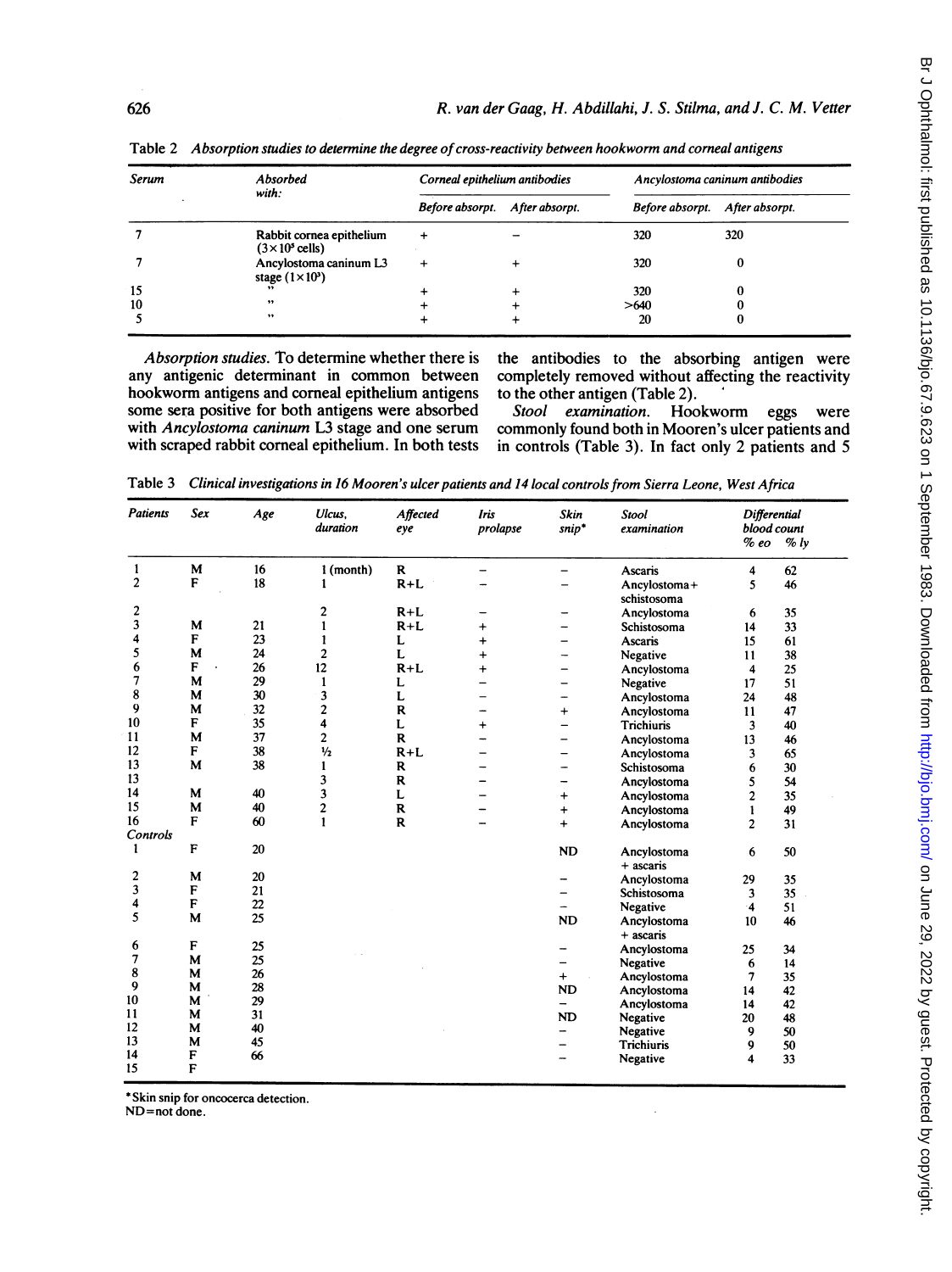controls were free of intestinal parasites, other parasites found being Ascaris spp., Schistosoma spp., and Trichiuris spp.

Differential leucocyte count. The percentage eosinophilic granulocytes and lymphocytes was established in patients and in controls. Approximately half the people in each group had eosinophilia and/or lymphocytosis by European standards (Table 3). However, there was no difference between values found in Mooren's ulcer patients and in controls  $(p>0.5)$ .

#### **Discussion**

Mooren's ulcer is a precisely defined clinical entity of unknown aetiology. There appear to be 2 types, and the cases described in this study were of the more severe form usually occurring in younger people and relatively unaffected by any kind of medical or surgical treatment. Many reports from West Africa describe similar severe cases,<sup>11 1218</sup> and a hypothesis has been put forward that there is a cause-and-effect relationship between this type of Mooren's ulcer and the presence of a hookworm infection.'0

The results of our investigations show that circulating antibodies to hookworm (L3 stage) were found both in Mooren's ulcer patients and in local controls. The only difference between the 2 groups was that the antibody titres in patients were generally higher than those found in the controls, although intestinal infestation, checked by a stool smear, occurred to the same extent in both groups. The present results neither confirm nor rule out the hypothesis<sup>10</sup> that hookworm infestation might be a causative factor of Mooren's ulcer. We cannot at present rule out the initiating role of the following factors: other-stage specific hookworm antibodies, other hookworm species, and other specific antibodies or hookworm toxins. Furthermore, we could not investigate in this series the role of hookworm antibodies belonging to immunoglobulin classes other than IgG or the involvement of cellular immunity.

Circulating antibodies to corneal epithelium have been found in many patients with Mooren's ulcer<sup>3419</sup> but only in 11 out of 195 (5.6%) normal healthy Dutch blood donors of blood group 0, rhesus positive (H. G. M. Geertzen, personal communication). These antibodies to corneal epithelium do not crossreact with smooth muscle, parietal cells, thyroid, conjunctival epithelium, lens epithelium, or oesophagus epithelium. In the present study we found that 81% of the Mooren's ulcer patients and 87% of the local controls had circulating antibodies to rabbit corneal epithelium. An increased incidence of autoantibodies such as rheumatoid factor, cold agglutinins, antinuclear factor, and organ specific autoantibodies against liver, kidney, heart, parietal cells, and thyroid has been reported in many so-called healthy individuals living in the tropics.<sup>20</sup> Epidemiological evidence<sup>21, 22</sup> suggests that malaria plays a role in the production of these antibodies.

There is some evidence that malaria and trypanosomiasis<sup>23</sup> <sup>24</sup> induce polyclonal activation of B lymphocytes. Malaria and Trypanosoma gambiense are both endemic in Sierra Leone. Therefore both the nonspecific increase of immunoglobulins G and E as well as the occurrence of corneal epithelium autoantibodies in the healthy controls might possibly be attributed to this polyclonal B cell activation. The question remains, however, whether the observed corneal epithelium antibodies have been elicited by comeal antigens or are the result of stimulation with an unknown cross-reacting antigen. The experimental results up to now do not suggest that hookworm antigens (L3 stage of Ancylostoma caninum) are implicated.

Studies are still in progress further to characterise these comeal epithelium antibodies, because the immunofluorescence pattern found with some of the patients' and controls' sera is different from that found in the Dutch sera containing comeal epithelium antibodies. Another reason for suspecting that the aetiology of Mooren's ulcer in West Africa might be different from that in temperate areas is that the high immunoglobulin A levels found in many Mooren's ulcer patients<sup>418</sup> were seen in only 3 out of 16 patients in this series.

Further clinical and experimental work in this field might reveal whether circulating antibodies to cornea epithelium, induced by an as yet unknown agent, predispose healthy individuals to Mooren's ulcer when the intact barrier of the epithelium is modified in some way.

We thank Dr H. G. M. Geertzen and Professor T. E. W. Feltkamp (Department of Autoimmune Diseases, Central Laboratory of the Netherlands Red Cross Blood Transfusion Service) for their help and suggestions concerning the detection of corneal antibodies. We thank Mrs J. C. M. Beentjes for skilled secretarial assistance.

#### References

- <sup>I</sup> Brown SI. What is Mooren's ulcer? Trans Ophthalmol Soc UK 1978; 98: 390-2.
- Smolin G, O'Connor GR. Ocular immunology. Philadelphia: Lea and Febiger. 1981: 169-231
- <sup>3</sup> Schaap OL, Feltkamp TEW, Breebaart AC. Circulating antibodies to corneal tissue in a patient suffering from Mooren's ulcer (ulcus rodens corneae). Clin Exp Immunol 1965; 5: 365-70.
- 4 Brown SI, Mondino BJ, Rabin BS. Autoimmune phenomenon in Mooren's ulcer. Am J Ophthalmol 1976; 82: 835-40.
- 5 Mondino BJ, Brown SI, Rabin BS. Cellular immunity in Mooren's ulcer. Am J Ophthalmol 1978; 85: 788-91.
- 6 Foster CS, Kenyon KR, Greiner J, Greineder DK, Frieland B, Allansmith MR. The immunopathology of Mooren's ulcer. Am <sup>J</sup> Ophthalmol 1979; 88:149-59.